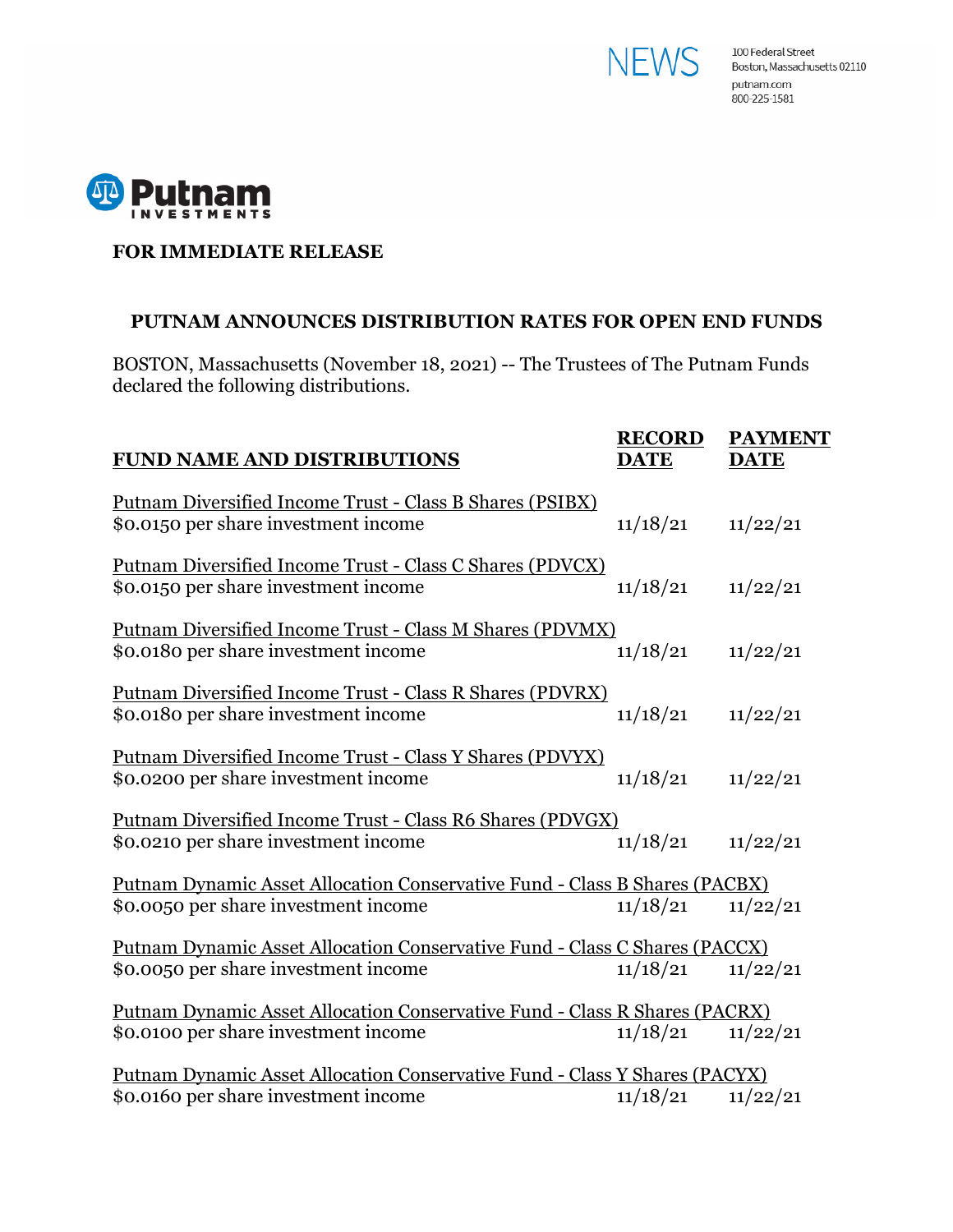

| Putnam Dynamic Asset Allocation Conservative Fund - Class R5 Shares (PACDX) |          |          |  |
|-----------------------------------------------------------------------------|----------|----------|--|
| \$0.0160 per share investment income                                        | 11/18/21 | 11/22/21 |  |
| Putnam Dynamic Asset Allocation Conservative Fund - Class R6 Shares (PCCEX) |          |          |  |
| \$0.0170 per share investment income                                        | 11/18/21 | 11/22/21 |  |
| <u> Putnam Fixed Income Absolute Return Fund – Class B Shares (PTRBX)</u>   |          |          |  |
| \$0.0230 per share investment income                                        | 11/18/21 | 11/22/21 |  |
| <u> Putnam Fixed Income Absolute Return Fund – Class C Shares (PTRGX)</u>   |          |          |  |
| \$0.0190 per share investment income                                        | 11/18/21 | 11/22/21 |  |
| <u> Putnam Fixed Income Absolute Return Fund - Class R Shares (PTRKX)</u>   |          |          |  |
| \$0.0220 per share investment income                                        | 11/18/21 | 11/22/21 |  |
| <u> Putnam Fixed Income Absolute Return Fund – Class Y Shares (PYTRX)</u>   |          |          |  |
| \$0.0270 per share investment income                                        | 11/18/21 | 11/22/21 |  |
| <u> Putnam Fixed Income Absolute Return Fund - Class R6 Shares (PTREX)</u>  |          |          |  |
| \$0.0270 per share investment income                                        | 11/18/21 | 11/22/21 |  |
| <u> Putnam Mortgage Opportunities Fund - Class C Shares (PMOZX)</u>         |          |          |  |
| \$0.0290 per share investment income                                        | 11/18/21 | 11/22/21 |  |
| <u> Putnam Mortgage Opportunities Fund - Class Y Shares (PMOYX)</u>         |          |          |  |
| \$0.0350 per share investment income                                        | 11/18/21 | 11/22/21 |  |
| Putnam Mortgage Opportunities Fund - Class R6 Shares (PMOLX)                |          |          |  |
| \$0.0350 per share investment income                                        | 11/18/21 | 11/22/21 |  |
| Putnam Mortgage Opportunities Fund - Class I Shares (PMOTX)                 |          |          |  |
| \$0.0350 per share investment income                                        | 11/18/21 | 11/22/21 |  |
| <u> Putnam Mortgage Securities Fund - Class B Shares (PGSBX)</u>            |          |          |  |
| \$0.0330 per share investment income                                        | 11/18/21 | 11/22/21 |  |
| <u> Putnam Mortgage Securities Fund - Class C Shares (PGVCX)</u>            |          |          |  |
| \$0.0330 per share investment income                                        | 11/18/21 | 11/22/21 |  |
| <u> Putnam Mortgage Securities Fund - Class R Shares (PGVRX)</u>            |          |          |  |
| \$0.0380 per share investment income                                        | 11/18/21 | 11/22/21 |  |